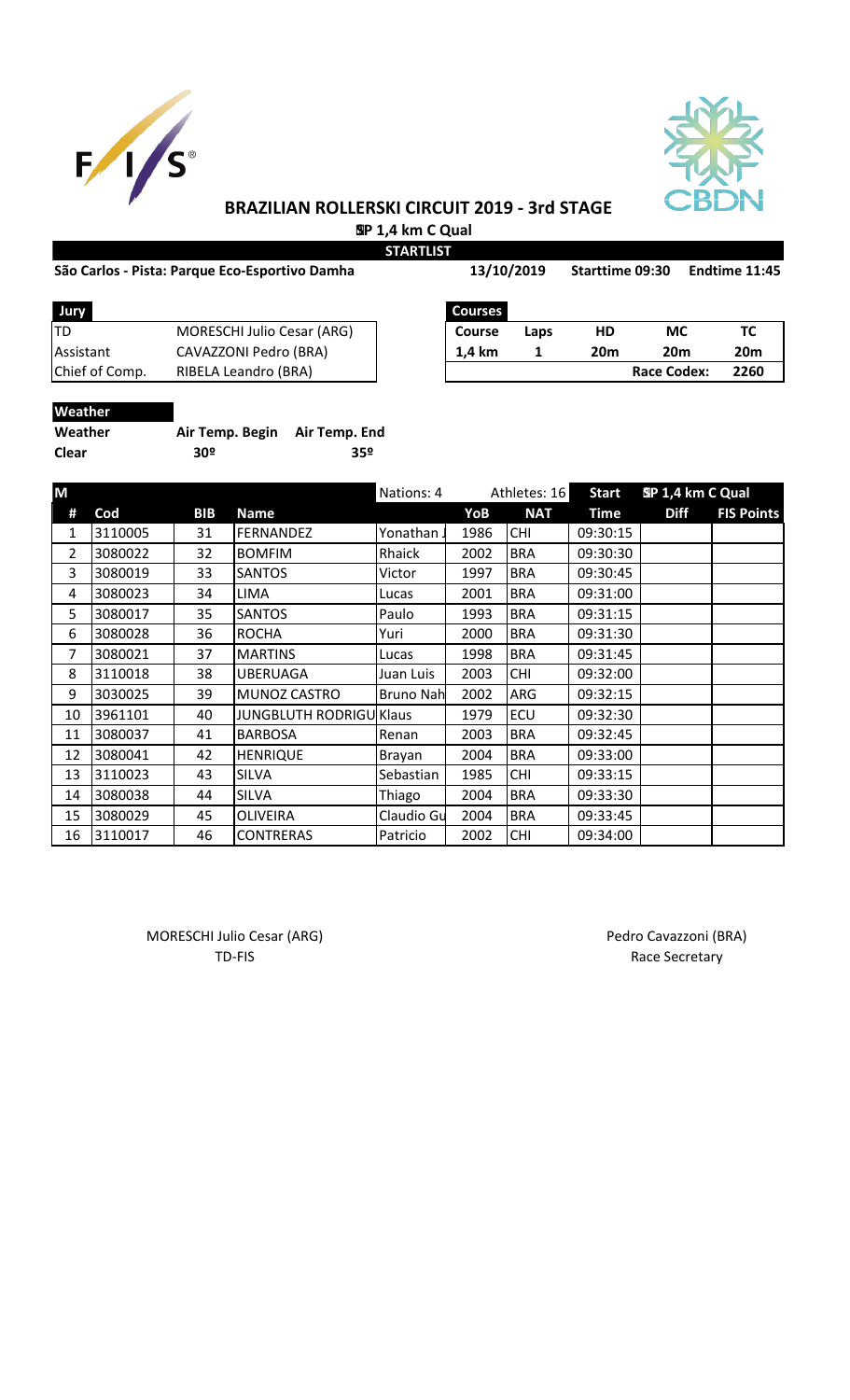



# **BRAZILIAN ROLLERSKI CIRCUIT 2019 - 3rd STAGE SP 1,4 km C Qual**

**RESULT LIST**

### São Carlos - Pista: Parque Eco-Esportivo Damha 13/10/2019 Starttime 09:30 Endtime 11:45

| São Carlos - Pista: Parque Eco-Esportivo Damha |                                   | 13/10/2019 |                | <b>Starttime 09:30</b> |                 | <b>Endtime 11:45</b> |                 |
|------------------------------------------------|-----------------------------------|------------|----------------|------------------------|-----------------|----------------------|-----------------|
| Jury                                           |                                   |            | <b>Courses</b> |                        |                 |                      |                 |
| TD                                             | <b>MORESCHI Julio Cesar (ARG)</b> |            | <b>Course</b>  | Laps                   | <b>HD</b>       | МC                   | тс              |
| Assistant                                      | CAVAZZONI Pedro (BRA)             |            | 1.4 km         |                        | 20 <sub>m</sub> | <b>20m</b>           | 20 <sub>m</sub> |
| Chief of Comp.                                 | RIBELA Leandro (BRA)              |            |                |                        |                 | <b>Race Codex:</b>   | 2260            |
|                                                |                                   |            |                |                        |                 |                      |                 |

| Weather |  |
|---------|--|
| Weather |  |

| Weather      | Air Temp. Begin Air Temp. End |     |
|--------------|-------------------------------|-----|
| <b>Clear</b> | 30º                           | 35º |

| #### |         | Nations: 4 |                                | Athletes: 16    |      | SP 1,4 km C Qual |             |             |                   |
|------|---------|------------|--------------------------------|-----------------|------|------------------|-------------|-------------|-------------------|
| #    | Cod     | <b>BIB</b> | Name                           |                 | YoB  | <b>NAT</b>       | <b>Time</b> | <b>Diff</b> | <b>FIS Points</b> |
| 1    | 3110005 | 31         | <b>FERNANDEZ</b>               | Yonathan        | 1986 | <b>CHI</b>       | 00:03:20.23 |             | 203,73            |
| 2    | 3080019 | 33         | <b>SANTOS</b>                  | Victor          | 1997 | <b>BRA</b>       | 00:03:20.23 | 00:00:00,00 | 203,73            |
| 3    | 3080022 | 32         | <b>BOMFIM</b>                  | Rhaick          | 2002 | <b>BRA</b>       | 00:03:27.13 | 00:00:06,90 | 245,08            |
| 4    | 3080021 | 37         | <b>MARTINS</b>                 | Lucas           | 1998 | <b>BRA</b>       | 00:03:29.35 | 00:00:09,12 | 258,39            |
| 5.   | 3080028 | 36         | <b>ROCHA</b>                   | Yuri            | 2000 | <b>BRA</b>       | 00:03:29.93 | 00:00:09,70 | 261,86            |
| 6    | 3080029 | 45         | OLIVEIRA                       | Claudio Gu 2004 |      | <b>BRA</b>       | 00:03:34.83 | 00:00:14,60 | 291,23            |
| 7    | 3961101 | 40         | <b>JUNGBLUTH RODRIGU Klaus</b> |                 | 1979 | ECU              | 00:03:35.63 | 00:00:15,40 | 296,02            |
| 8    | 3080023 | 34         | LIMA                           | Lucas           | 2001 | <b>BRA</b>       | 00:03:41.25 | 00:00:21,02 | 329,71            |
| 9    | 3030025 | 39         | <b>MUNOZ CASTRO</b>            | Bruno Nah 2002  |      | ARG              | 00:03:47.71 | 00:00:27,48 | 368,42            |
| 10   | 3080038 | 44         | <b>SILVA</b>                   | Thiago          | 2004 | <b>BRA</b>       | 00:03:48.62 | 00:00:28,39 | 373,87            |
| 11   | 3110023 | 43         | <b>SILVA</b>                   | Sebastian       | 1985 | <b>CHI</b>       | 00:03:50.30 | 00:00:30,07 | 383,94            |
| 12   | 3080017 | 35         | SANTOS                         | Paulo           | 1993 | <b>BRA</b>       | 00:03:51.40 | 00:00:31,17 | 390,54            |
| 13   | 3080041 | 42         | <b>HENRIQUE</b>                | Brayan          | 2004 | <b>BRA</b>       | 00:04:00.60 | 00:00:40,37 | 445,67            |
| 14   | 3110017 | 46         | <b>CONTRERAS</b>               | Patricio        | 2002 | <b>CHI</b>       | 00:04:05.27 | 00:00:45,04 | 473,66            |
| 15   | 3110018 | 38         | UBERUAGA                       | Juan Luis       | 2003 | <b>CHI</b>       | 00:04:06.39 | 00:00:46,16 | 480,37            |
| 16   | 3080037 | 41         | <b>BARBOSA</b>                 | Renan           | 2003 | <b>BRA</b>       | 00:04:31.56 | 00:01:11,33 | 631,22            |

MORESCHI Julio Cesar (ARG) MORESCHI Julio Cesar (ARG) TD-FIS Race Secretary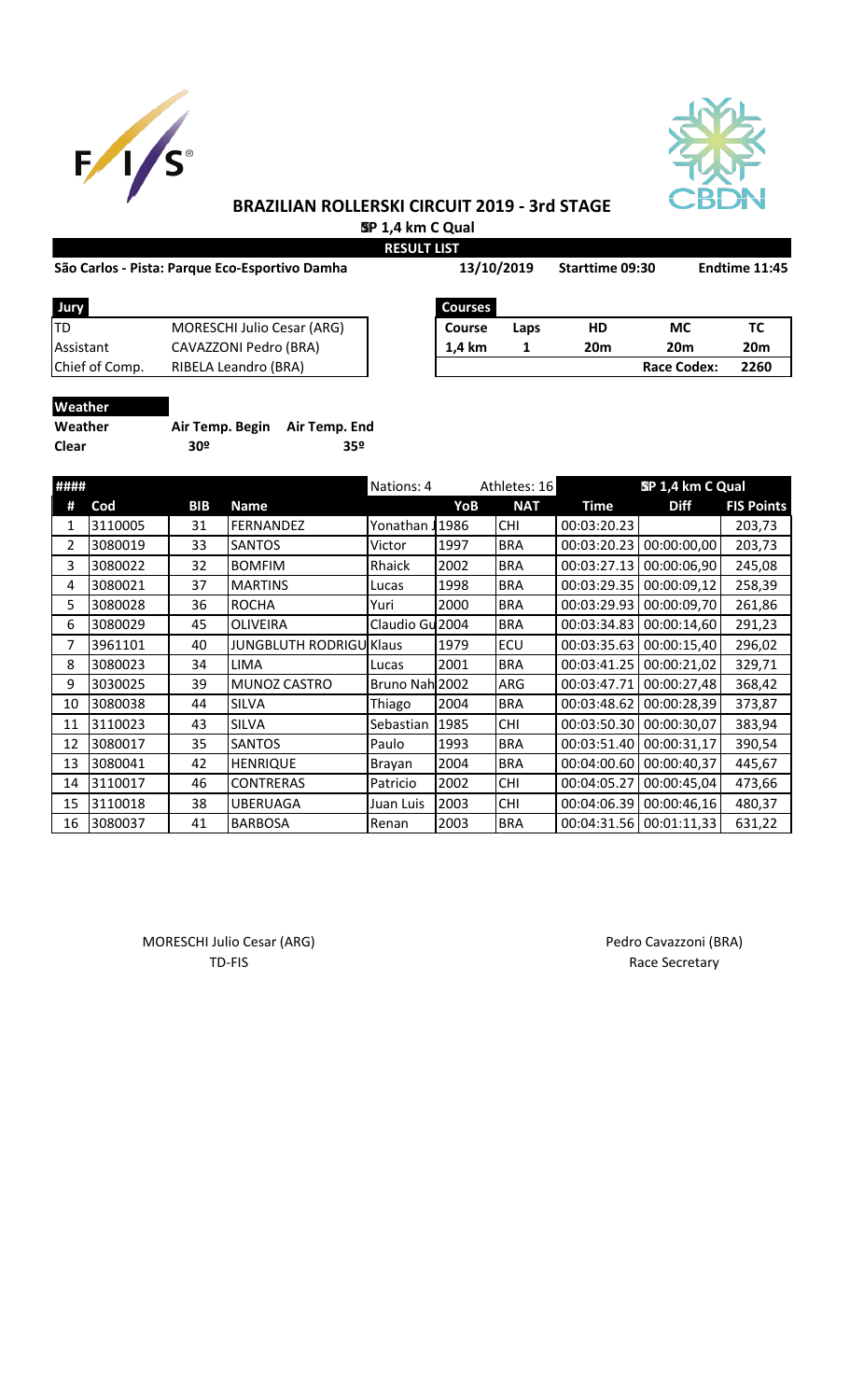# **BRAZILIAN ROLLERSKI CIRCUIT 2019 - 3rd STAGE**

### **SP 1,4 km C Final**

|                                                | <b>START LIST</b> |                        |                      |
|------------------------------------------------|-------------------|------------------------|----------------------|
| São Carlos - Pista: Parque Eco-Esportivo Damha | 13/10/2019        | <b>Starttime 09:30</b> | <b>Endtime 11:45</b> |

| <b>Heat #12</b>         |            |                           |      |
|-------------------------|------------|---------------------------|------|
| <b>Pos</b>              | <b>Bib</b> | Name                      | Rank |
|                         |            | FERNANDEZ Yonathan Jesus  |      |
| $\overline{\mathbf{r}}$ | 4          | <b>MARTINS Lucas</b>      |      |
|                         |            | ROCHA Yuri                |      |
| O                       |            | LIMA Lucas                |      |
| Q                       |            | MUNOZ CASTRO Bruno Nahuel |      |
| 12                      | 12         | <b>SANTOS Paulo</b>       |      |

| Heat #12 |     |      |      |  |  |  |  |
|----------|-----|------|------|--|--|--|--|
| Pos      | Bib | Name | Rank |  |  |  |  |
|          |     |      |      |  |  |  |  |
|          |     |      |      |  |  |  |  |
|          |     |      |      |  |  |  |  |
|          |     |      |      |  |  |  |  |
|          |     |      |      |  |  |  |  |
|          |     |      |      |  |  |  |  |
|          |     |      |      |  |  |  |  |

| Heat # 12 |            |                                 |      |  |  |
|-----------|------------|---------------------------------|------|--|--|
| Pos       | <b>Bib</b> | <b>Name</b>                     | Rank |  |  |
|           |            | <b>SANTOS Victor</b>            |      |  |  |
|           |            | <b>BOMFIM Rhaick</b>            |      |  |  |
| ь         | 6          | <b>OLIVEIRA Claudio Gustavo</b> |      |  |  |
|           |            | JUNGBLUTH RODRIGUEZ Klaus       |      |  |  |
| 10        | 10         | SILVA Thiago                    |      |  |  |
| 11        | 11         | SILVA Sebastian                 |      |  |  |

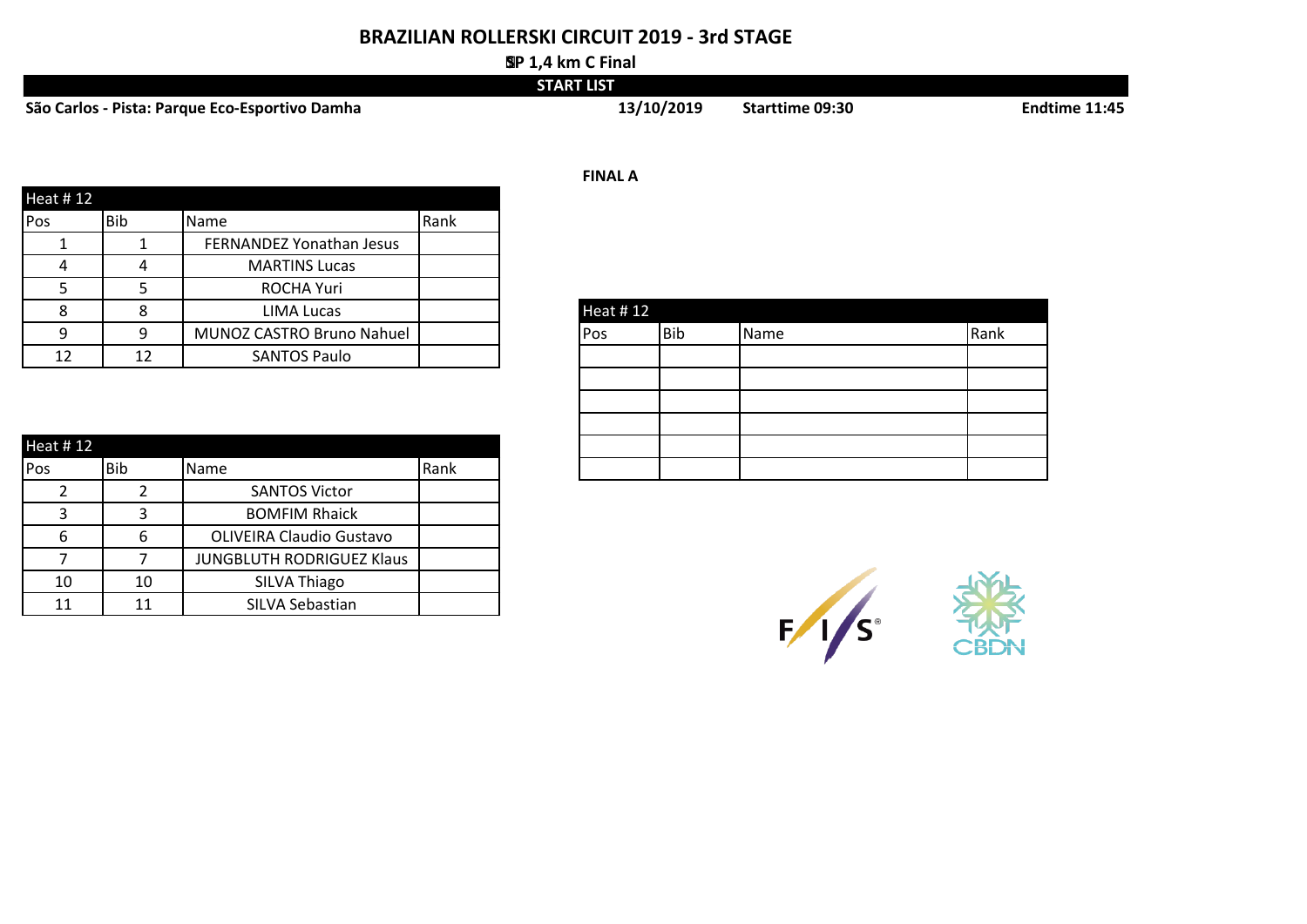# **BRAZILIAN ROLLERSKI CIRCUIT 2019 - 3rd STAGE**

#### **SP 1,4 km C Final**

|                                                | <b>START LIST</b> |                        |               |
|------------------------------------------------|-------------------|------------------------|---------------|
| São Carlos - Pista: Parque Eco-Esportivo Damha | 13/10/2019        | <b>Starttime 09:30</b> | Endtime 11:45 |

|            |            |                           |      | <b>FINAL A</b>              |      |
|------------|------------|---------------------------|------|-----------------------------|------|
| Heat #12   |            |                           |      |                             |      |
| <b>Pos</b> | <b>Bib</b> | Name                      | Rank |                             |      |
|            |            | FERNANDEZ Yonathan Jesus  |      |                             |      |
|            | 4          | <b>MARTINS Lucas</b>      |      |                             |      |
|            |            | <b>ROCHA Yuri</b>         |      |                             |      |
|            |            | LIMA Lucas                |      | Heat #12                    |      |
| Ω          |            | MUNOZ CASTRO Bruno Nahuel |      | Bib<br><b>Name</b><br>lPos. | Rank |
| 12         | 12         | <b>SANTOS Paulo</b>       |      | FERNANDEZ Yonathan Jesus    |      |

|           |            |                                  |      | 4 | OLIVEIRA Claudio Gustavo | 4 |
|-----------|------------|----------------------------------|------|---|--------------------------|---|
| Heat # 12 |            |                                  |      |   | <b>BOMFIM Rhaick</b>     |   |
| Pos       | <b>Bib</b> | Name                             | Rank |   | <b>MARTINS Lucas</b>     |   |
|           |            | <b>SANTOS Victor</b>             |      |   |                          |   |
|           |            | <b>BOMFIM Rhaick</b>             |      |   |                          |   |
| 6         | 6          | <b>OLIVEIRA Claudio Gustavo</b>  |      |   |                          |   |
|           |            | <b>JUNGBLUTH RODRIGUEZ Klaus</b> | Д    |   |                          |   |
| 10        | 10         | SILVA Thiago                     |      |   |                          |   |
| 11        |            | SILVA Sebastian                  |      |   |                          |   |

| Heat #12 |     |                                 |      |
|----------|-----|---------------------------------|------|
| Pos      | Bib | Name                            | Rank |
|          |     | FERNANDEZ Yonathan Jesus        |      |
|          |     | <b>SANTOS Victor</b>            |      |
| ₹        |     | <b>ROCHA Yuri</b>               |      |
|          |     | <b>OLIVEIRA Claudio Gustavo</b> |      |
|          |     | <b>BOMFIM Rhaick</b>            |      |
|          |     | <b>MARTINS Lucas</b>            |      |